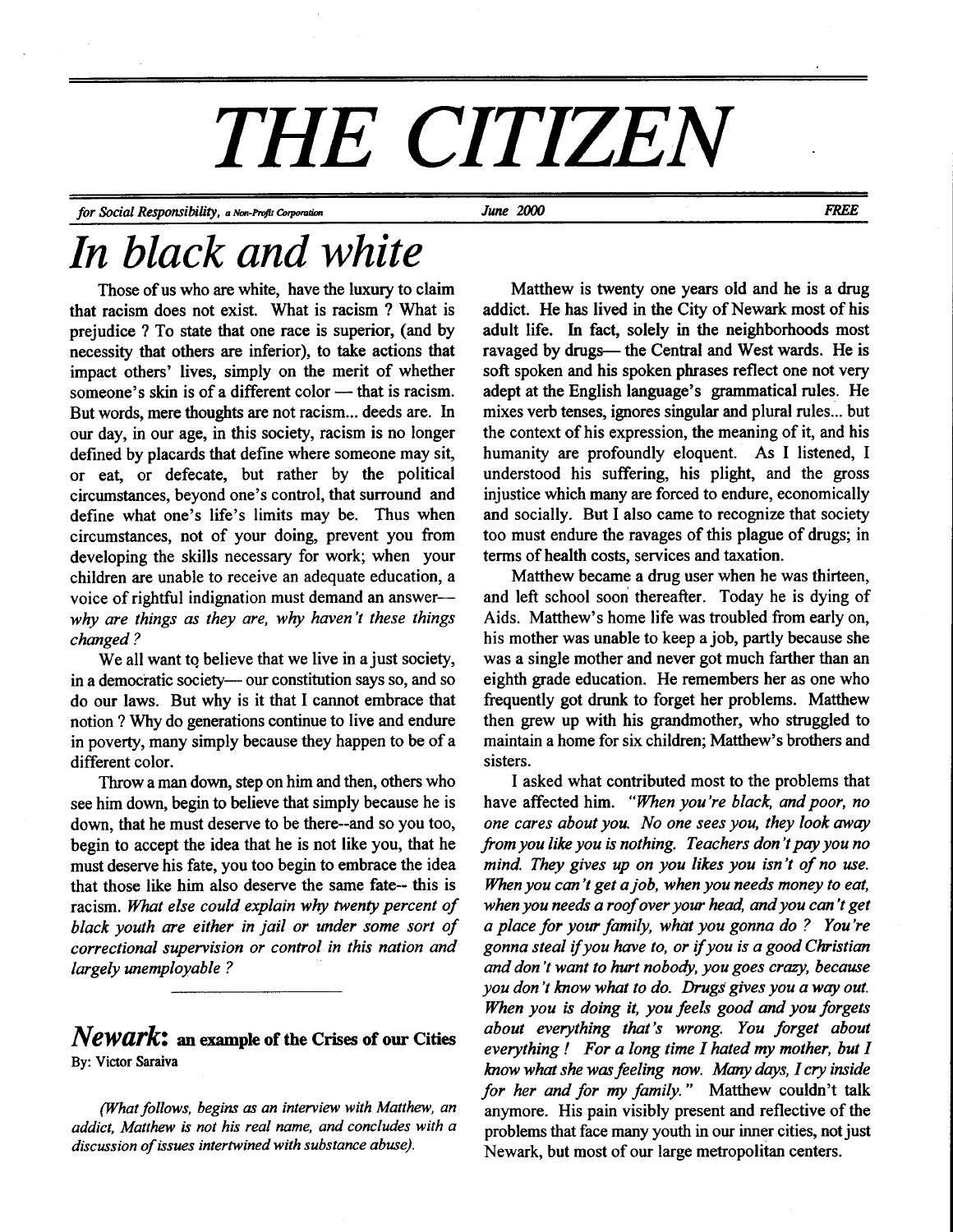Matthew's testimony reflects the reality that in many respects, illusfiates the drug epidemic as a symptom of larger issues which affect our society, and particularly our city. The issues are by no means new, and in fact are so noticeable and predictable that the true unknown is why so many of the precursors leading to drug abuse have not been tackled more effectively by local, state and federal governments.

Unemployment is one issue. Why are so many people unemployed in poor neighborhoods ? As I asked some business owners about employing youth during the coming summer, some were blunt; "I don't want none of them kids in my store, they'll rob you blind !" As we continued our conversation, with one individual in particular, it became evident that the kids were often referred to in derogatory and prejudicial tones, as if the color of their skin had as much to do with employment decisions as with other factors like skills.

In Washington D.C. the unemployment rate for black youth is 22%, in New York State it is 28%, while the national rate is in the low single figures. What can national rate is in the low single figures. explain such high unemployment rates for black youth ? As a result of such statistics, it becomes undeniable that racism is a national problem and thus racism is an issue which needs to be faced, by all citizens.

The lack of skills that the businessmen spoke about, are noticeable in many of the youth. Youth that frequent a school system which has been proven inadequate in many respects and which today is being managed by the State of New Jersey: a school system that is being returned to local control, even though many foubling issues persist, under state leadership. In fact one teachers' union has recently requested a federal probe of the Newark schools.

If the youth of poor neighborhoods do not receive the adequate training they require, how will they ever develop the necessary skills to obtain employment and thereby maintain their families ? If this is not met, the number of people requiring public assistance, section 8 housing, subsidized health costs will continue to rise and by extension so will crime, drug usage and taxation. Educating youth adequately, must be not only a priority, it is essential for the war on the drugs to be effective. Thus by necessity, education is another issue that we all must consider carefullY.

As Matthew's testimony underscores, the youth of poor neighborhoods face overwhelming odds; troubled family life that is intertwined with the issues of inadequate education, racism and chronic unemployment. At issue also is housing, especially since this City has continued to destroy existing public housing stock, labeling it problematic and too costly to maintain. Nearly 5,000 families in this city are on the Newark Housing Authority's waiting list for subsidized housing. How many have simply given up waiting, but still need subsidized housing ? How many will become homeless ? How many children will be subjected to dangerous situations, which will impact their safety, developing selfesteem, and future; as a result of homelessness or substandard housing ? From 1980 to 1992, Newark lost 18.6% of its population and 15.6% of its housing, and according to the last census, 10.7% of its housing units were vacant. Housing then, by necessity, becomes still another issue that needs to be addressed.

The solution to the drug problem reminds me of that paradoxical question; what came first the chicken or the egg ? What comes first... drug abuse, or issues of housing, education, unemployment and racism ? It is a fact that many drug abusers are employed, however it doesn't take much to recognize that the central ill destroying the inner city is in fact drugs, and that drugs in many cases are "a way out, a temporary escape", to a life of desperation- involving issues related to poverty and<br>racism which we as citizens, all must bear the racism which we as citizens, all must bear responsibility for not addressing more effectively.

### SUBSTANCE ABUSE PREVENTION in our schools...

Since February we have been attempting to document the current status of substance abuse education at the schools of Newark, both public (77 schools) and the schools within the Catholic Archdiocese, which maintains 15 schools in the City alone. It has been an attempt that has met resistance from many sectors, public and private. However, the unrelenting focus of THE CITIZEN has been to specifically identify, what the current policy is and how it is implemented. In this issue of THE CITIZEN we will begin to provide an examination of the policy, as stated and implemented, by both the Newark Public Schools and the Catholic Archdiocese of Newark.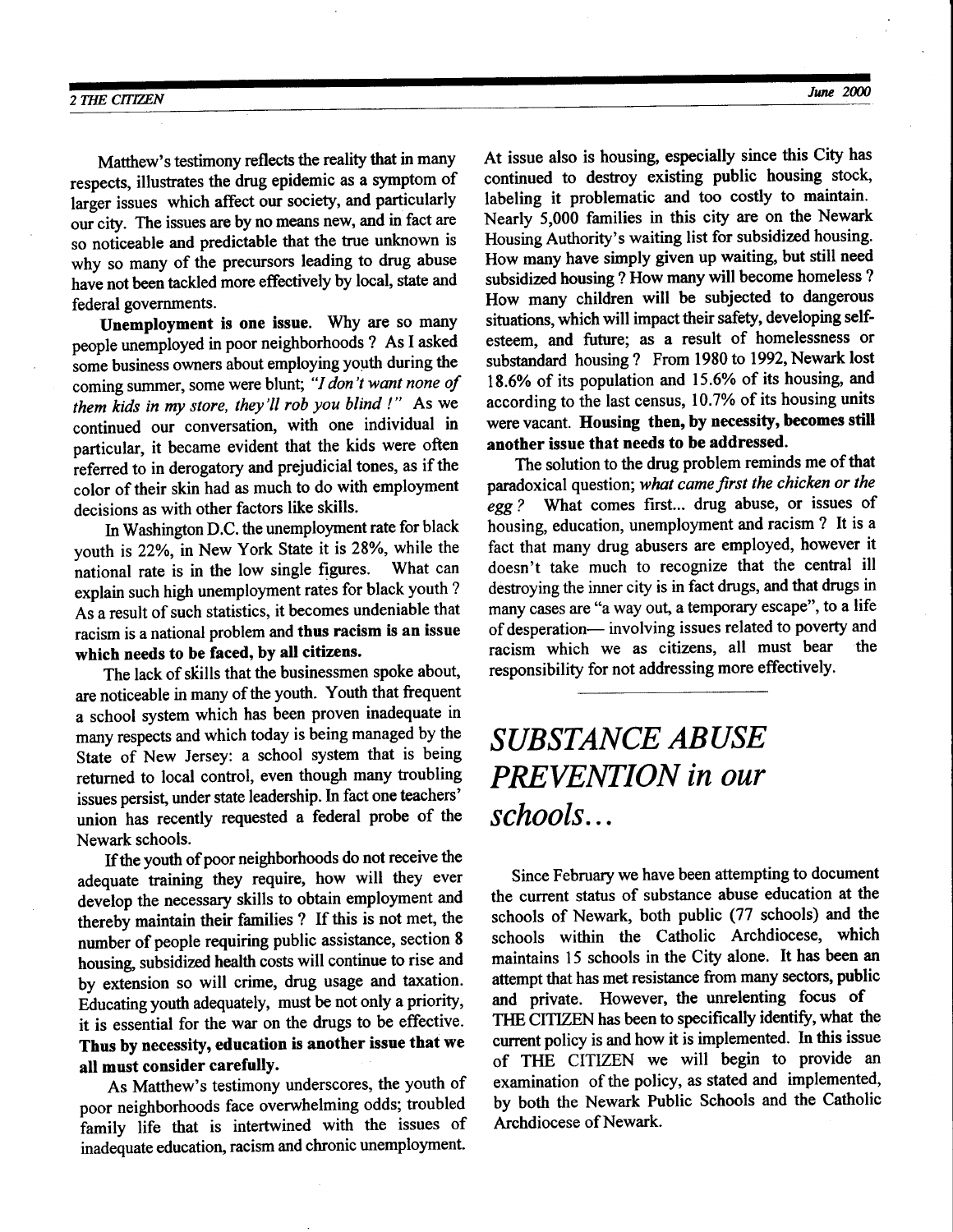#### THE ARCHDIOCESE OF NEWARK

According to statistics supplied by the Archdiocese there are currently nearly 4,500 students enrolled in fifteen of its schools in the City of Newark. Very few additional details were provided to us. In fact, we are chiefly relying on corespondence provided by Sister Patricia Butler, Deputy Superintendent for Elementary Schools, who in a letter dated February  $28<sup>th</sup>$ , identified what constitutes substance abuse education as; "The program already in place ...include(s) DARE. The ALERT program which consists of eleven lessons is also used. Additionally, in a Catholic school there is opportunity to address respect for the body in religion class and relevant information on drugs is incorporated in appropriate places in the science curriculum. " In summation, elaboration of a drug abuse program was emphatically placed as a responsibility of each principal.

Placing the prerogative of whether to elaborate a drug education program as a responsibility of the principal, creates great variability within the school system, in fact principals who face budgetary concerns, and all of the schools of the Archdiocese currently face those concerns since they are self funded and average 315 students per school, in Newark, will invariably cut costs where possible.

DARE is a program administered and presented by law enforcement personnel. Due to budgetary constraints that program is not functioning in the City of Newark. Therefore, this program cannot be currently in use by schools of the Archdiocese. Even if it were, statistics from several sources, including the federal government, cite it as a lackluster program.

My son and daughter both attend Archdiocesan schools in the City. My son's science text has one page devoted to drugs, alcohol and tobacco, while my daughter's has no information whatsoever concerning the dangers of drugs or how children can protect themselves from peer pressure.

Only recently, has there been an attempt to provide some literature to students (scriptographic booklets by Channing Bete Co.), 15 page mini-booklets, distributed within a context of workshops that were implemented after February, at the school my children attend, and conducted by personnel associated with Catholic Community Services.

Our attempt to independently examine the specifics of the substance abuse education program of the Archdiocese was not met, even though we submitted

numerous written requests to that effect. However, when we contacted the majority of Catholic schools in the City of Newark, we subsequently verified that none of the schools were using the ALERT program.

The Archdiocese's letter also cited reliance on individual teachers of religion and science as responsible for addressing drug abuse education/prevention. It would be a daunting task to survey all the science and religion teachers in the school district and verify whether they do in fact address this issue with any seriousness. However without centralized policy or direction from the Archdiocese it would be logical to surmise that few, if any, teachers have the well defined and dedicated resources available or the drive to address such a vital issue, without adequate policy and administrative support, which apparently is absent.

We could also not obtain any information regarding the collection of statistics related to disciplinary incidents tied to drugs. Therefore, we could not document the extent of the drug abuse problem affecting the schools within the Catholic Archdiocese. If no such data gathering exists, administrative analysis of the evolution of such problems, and the development of an appropriate solution, becomes nearly impossible. Given the apparent lack of a well structured and dynamic abuse prevention program, children so educated are obviously placed at a disadvantage in terms of being prepared to protect themselves, and are rather at risk.

#### THE NEWARK PUBLIC SCHOOLS

Statistics from the High School Proficiency Test for the Newark Schools are abysmal. In 1998-99, only 53.5% of students passed the Reading portion of the test, 57% the mathematics portion and  $63\%$  the writing portion of the exam. During this past decade, there were schools who showed absentee rates in the high teens and some over 20%. During 1998-1999 only 30% of Newark's high schools provided SAT preparation classes for their students. (Source; Newark Public Schools, Annual Report I 998- I999).

During the last three years only one Newark school, Ann Street, was classified as a Blue Ribbon School, a federal classification denoting excellence in teaching. In the last three years, none of the Newark Schools have been selected as Star Schools or Best Practices Schools, classifications for "cutting edge" schools which emulate teaching and academic excellence. Not one. These are